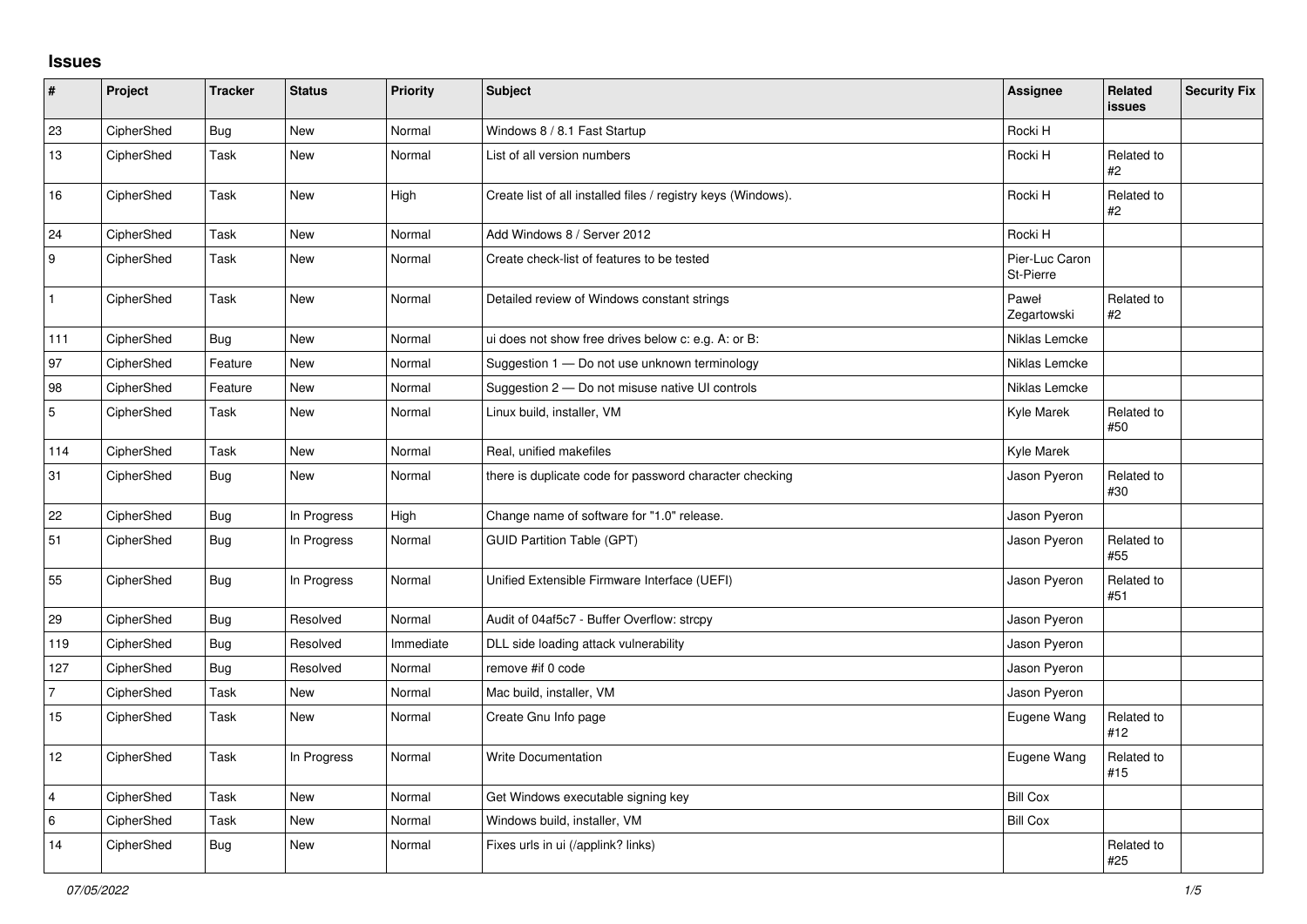| $\sharp$ | Project    | <b>Tracker</b> | <b>Status</b> | <b>Priority</b> | Subject                                                                                                                                    | <b>Assignee</b> | Related<br><b>issues</b> | <b>Security Fix</b> |
|----------|------------|----------------|---------------|-----------------|--------------------------------------------------------------------------------------------------------------------------------------------|-----------------|--------------------------|---------------------|
| 21       | CipherShed | Bug            | <b>New</b>    | High            | Method of mounting may be exploited                                                                                                        |                 |                          |                     |
| 26       | CipherShed | <b>Bug</b>     | <b>New</b>    | Normal          | Large External Drive Support on Mac (>512byte sector size)                                                                                 |                 |                          |                     |
| 37       | CipherShed | <b>Bug</b>     | New           | High            | Open Crypto Audit Project issues                                                                                                           |                 |                          |                     |
| 38       | CipherShed | Bug            | <b>New</b>    | High            | Weak Volume Header key derivation algorithm                                                                                                |                 | Blocked by<br>#49        |                     |
| 39       | CipherShed | <b>Bug</b>     | New           | High            | Sensitive information might be paged out from kernel stacks                                                                                |                 |                          |                     |
| 40       | CipherShed | <b>Bug</b>     | New           | High            | Multiple issues in the bootloader decompressor                                                                                             |                 |                          |                     |
| 41       | CipherShed | <b>Bug</b>     | New           | High            | Windows kernel driver uses memset() to clear sensitive data                                                                                |                 |                          |                     |
| 42       | CipherShed | Bug            | <b>New</b>    | High            | TC_IOCTL_GET_SYSTEM_DRIVE_DUMP_CONFIG kernel pointer disclosure                                                                            |                 |                          |                     |
| 43       | CipherShed | <b>Bug</b>     | <b>New</b>    | High            | IOCTL_DISK_VERIFY integer overflow                                                                                                         |                 |                          |                     |
| 44       | CipherShed | <b>Bug</b>     | New           | High            | TC_IOCTL_OPEN_TEST multiple issues                                                                                                         |                 |                          |                     |
| 45       | CipherShed | <b>Bug</b>     | New           | High            | MainThreadProc() integer overflow                                                                                                          |                 |                          |                     |
| 46       | CipherShed | <b>Bug</b>     | New           | High            | MountVolume() device check bypass                                                                                                          |                 |                          |                     |
| 47       | CipherShed | <b>Bug</b>     | New           | High            | GetWipePassCount() / WipeBuffer() can cause BSOD                                                                                           |                 |                          |                     |
| 48       | CipherShed | <b>Bug</b>     | New           | High            | EncryptDataUnits() lacks error handling                                                                                                    |                 |                          |                     |
| 56       | CipherShed | Bug            | New           | Low             | FreeBSD support                                                                                                                            |                 |                          |                     |
| 59       | CipherShed | <b>Bug</b>     | <b>New</b>    | Low             | optimized rescue disk                                                                                                                      |                 | Related to<br>#52        |                     |
| 63       | CipherShed | <b>Bug</b>     | New           | Normal          | 64 bit gui on 64 bit systems                                                                                                               |                 | Related to<br>#65        |                     |
| 71       | CipherShed | <b>Bug</b>     | <b>New</b>    | High            | passwords using non-ascii                                                                                                                  |                 |                          |                     |
| 72       | CipherShed | <b>Bug</b>     | New           | Normal          | The installation fails, but a message (from windows?) says it succeeds and asks if you want<br>to reboot                                   |                 |                          |                     |
| 73       | CipherShed | <b>Bug</b>     | <b>New</b>    | Normal          | Truecrypt icon showing in taskbar                                                                                                          |                 |                          |                     |
| 74       | CipherShed | Bug            | New           | Normal          | Hardcoded Build date in Help->About window                                                                                                 |                 |                          |                     |
| 76       | CipherShed | <b>Bug</b>     | New           | Normal          | MakeSelfExtractingPackage used in CI cannot have dialog boxes                                                                              |                 |                          |                     |
| 78       | CipherShed | <b>Bug</b>     | New           | Normal          | update the ciphershed.org website, automatically                                                                                           |                 |                          |                     |
| 80       | CipherShed | Bug            | New           | Low             | TEST CASE: ubuntu 14 GUI install                                                                                                           |                 |                          |                     |
| 83       | CipherShed | <b>Bug</b>     | New           | Normal          | deduplicate file names                                                                                                                     |                 |                          |                     |
| 84       | CipherShed | <b>Bug</b>     | New           | Normal          | wcsncpy is subject to buffer overflow                                                                                                      |                 |                          |                     |
| 85       | CipherShed | <b>Bug</b>     | New           | Normal          | Digcode.c is 9917 lines long, split it up                                                                                                  |                 |                          |                     |
| 88       | CipherShed | <b>Bug</b>     | New           | Normal          | smart card support for containers                                                                                                          |                 |                          |                     |
| 94       | CipherShed | <b>Bug</b>     | New           | High            | CipherShed Volume Creation Wizard: Encryption of Host Protected Area":"Encryption of Host<br>Protected Area" class #32770 not initialized? |                 |                          |                     |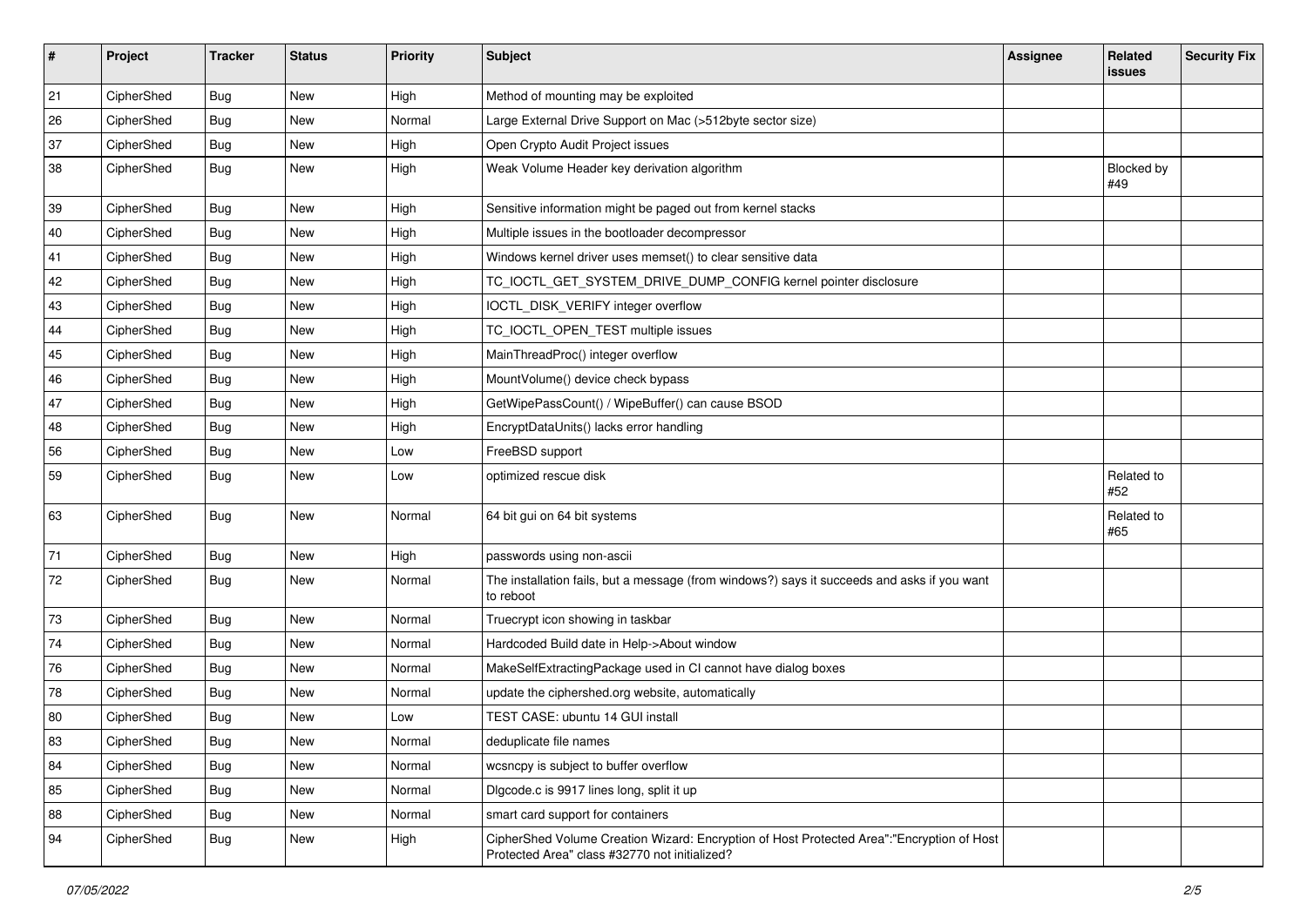| #   | Project    | <b>Tracker</b> | <b>Status</b> | <b>Priority</b> | Subject                                                                                                     | <b>Assignee</b> | Related<br><b>issues</b> | <b>Security Fix</b> |
|-----|------------|----------------|---------------|-----------------|-------------------------------------------------------------------------------------------------------------|-----------------|--------------------------|---------------------|
| 95  | CipherShed | Bug            | New           | Normal          | Platform/SystemException.h and Common/Exception.h define the same class/struct                              |                 |                          |                     |
| 116 | CipherShed | <b>Bug</b>     | New           | Normal          | create an option for private/global volume mounting                                                         |                 |                          |                     |
| 108 | CipherShed | Bug            | New           | Urgent          | Open Crypto Audit Project TrueCrypt CS-TC-2 - AES implementation susceptible to<br>cache-timing attacks     |                 |                          |                     |
| 118 | CipherShed | <b>Bug</b>     | <b>New</b>    | Normal          | upgrading truecrpyt fails if truecrypt is pinned to the taskbar                                             |                 |                          |                     |
| 107 | CipherShed | <b>Bug</b>     | New           | Immediate       | Open Crypto Audit Project TrueCrypt CS-TC-1 - CryptAcquireContext may silently fail in<br>unusual scenarios |                 |                          |                     |
| 109 | CipherShed | <b>Bug</b>     | New           | High            | Open Crypto Audit Project TrueCrypt CS-TC-3 - Keyfile mixing is not cryptographically sound                 |                 |                          |                     |
| 110 | CipherShed | <b>Bug</b>     | New           | High            | Open Crypto Audit Project TrueCrypt CS-TC-4 - Unauthenticated ciphertext in volume<br>headers               |                 |                          |                     |
| 123 | CipherShed | <b>Bug</b>     | <b>New</b>    | Normal          | losetup anomaly with OpenSUSE 13.1                                                                          |                 |                          |                     |
| 30  | CipherShed | Bug            | Resolved      | Normal          | Allowed character description is wrong                                                                      |                 | Related to<br>#31        |                     |
| 27  | CipherShed | <b>Bug</b>     | Resolved      | High            | Audit of 04af5c7 - Buffer Overflow: sprintf                                                                 |                 |                          |                     |
| 28  | CipherShed | <b>Bug</b>     | Resolved      | Normal          | Audit of 04af5c7 - Buffer Overflow: strcat                                                                  |                 |                          |                     |
| 49  | CipherShed | <b>Bug</b>     | Resolved      | High            | use a unit testing framework                                                                                |                 | Blocks #38               |                     |
| 77  | CipherShed | <b>Bug</b>     | Resolved      | High            | boot loader is too big, regression on ff4d0578aff9269fdb654a213c850ce576fafd0a                              |                 |                          |                     |
| 86  | CipherShed | <b>Bug</b>     | Resolved      | Normal          | Make ciphershed window titlebars different                                                                  |                 |                          |                     |
| 101 | CipherShed | <b>Bug</b>     | Resolved      | Normal          | boot loader password prompt takes 100% cpu in VM                                                            |                 |                          |                     |
| 105 | CipherShed | Bug            | Resolved      | Low             | Debian Jessie Complication Error: wx3.0                                                                     |                 |                          |                     |
| 112 | CipherShed | <b>Bug</b>     | Resolved      | Normal          | uninstall on windows does not list version info                                                             |                 |                          |                     |
| 113 | CipherShed | Bug            | Resolved      | Normal          | remove the donate screen from the installer                                                                 |                 |                          |                     |
| 117 | CipherShed | <b>Bug</b>     | Resolved      | High            | Failure to function when compiled with GCC 5                                                                |                 |                          |                     |
| 104 | CipherShed | <b>Bug</b>     | Resolved      | Low             | wxgtk 2.9, CommandLineInterface, ambiguous overloaded function calls                                        |                 |                          |                     |
| 125 | CipherShed | Bug            | Resolved      | Normal          | Makefile for bootloader fails on case sensitive filesystem                                                  |                 |                          |                     |
| 126 | CipherShed | <b>Bug</b>     | Resolved      | Normal          | VS launcher breaks if using multiple VS and the default is not the one for CS                               |                 |                          |                     |
| 115 | CipherShed | <b>Bug</b>     | Resolved      | High            | fails to build on stretch due to overloaded constructors                                                    |                 |                          |                     |
| 10  | CipherShed | Feature        | New           | Low             | Two-factor Pre-boot-authentication with USB stick and Password                                              |                 |                          |                     |
| 11  | CipherShed | Feature        | New           | LOW             | Cipher set enablement                                                                                       |                 |                          |                     |
| 32  | CipherShed | Feature        | New           | Normal          | truecrypt.ch ideas thread                                                                                   |                 |                          |                     |
| 33  | CipherShed | Feature        | New           | Normal          | windows comamnd line volume creation                                                                        |                 |                          |                     |
| 34  | CipherShed | Feature        | New           | Normal          | windows mount point support                                                                                 |                 | Related to<br>#60        |                     |
| 36  | CipherShed | Feature        | New           | Normal          | support multiple actors to open an encrypted volume                                                         |                 |                          |                     |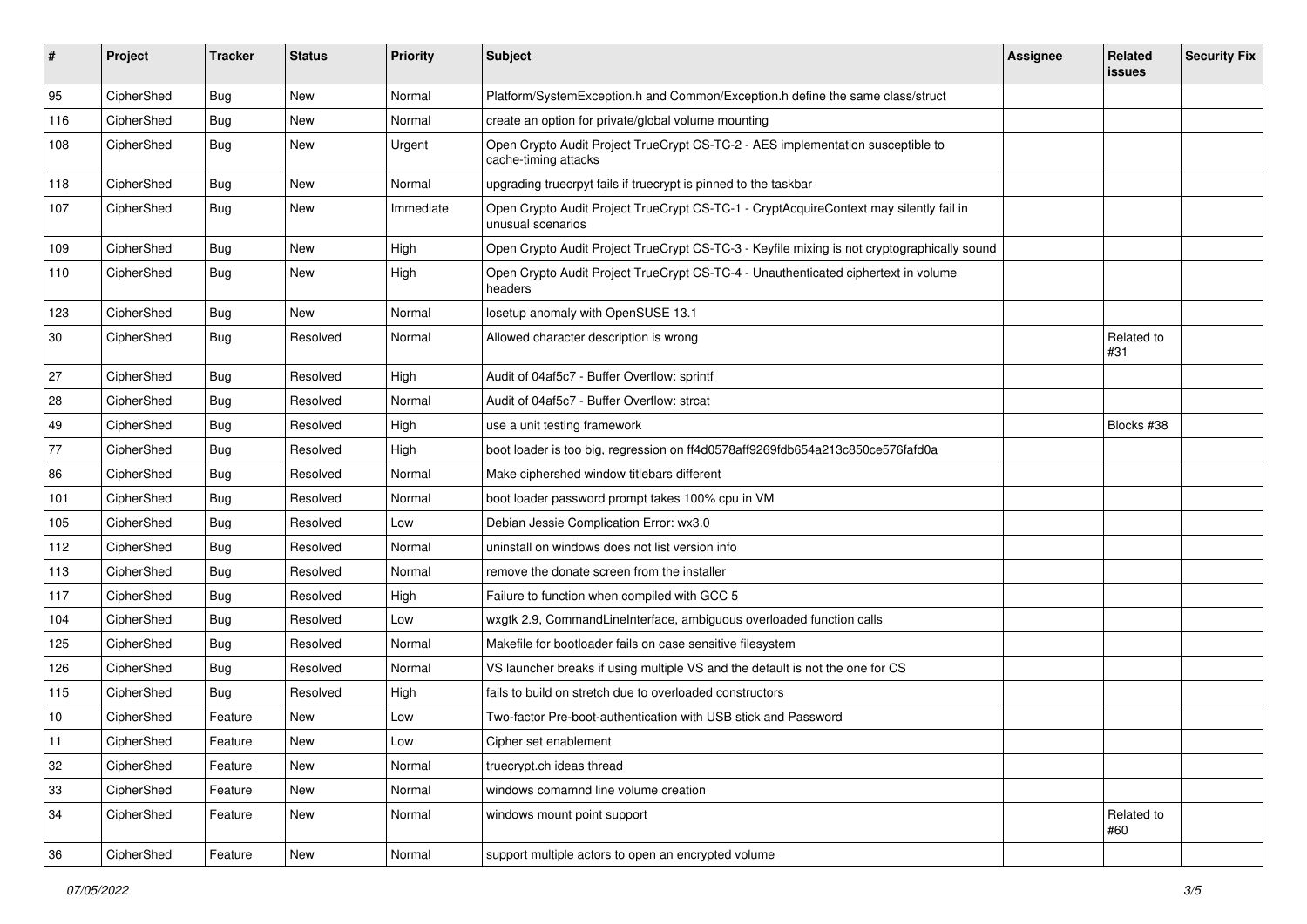| $\vert$ # | Project    | <b>Tracker</b> | <b>Status</b> | Priority | <b>Subject</b>                                                                                | <b>Assignee</b> | Related<br><b>issues</b> | <b>Security Fix</b> |
|-----------|------------|----------------|---------------|----------|-----------------------------------------------------------------------------------------------|-----------------|--------------------------|---------------------|
| 50        | CipherShed | Feature        | New           | Normal   | Linux FDE                                                                                     |                 | Related to<br>#5         |                     |
| 52        | CipherShed | Feature        | <b>New</b>    | Low      | recovery utility & tools                                                                      |                 | Related to<br>#59        |                     |
| 53        | CipherShed | Feature        | <b>New</b>    | Low      | Portable / non-admin volume browser                                                           |                 |                          |                     |
| 54        | CipherShed | Feature        | <b>New</b>    | Low      | Self Destruct Password                                                                        |                 |                          |                     |
| 57        | CipherShed | Feature        | <b>New</b>    | Normal   | Skein support                                                                                 |                 |                          |                     |
| 58        | CipherShed | Feature        | New           | Low      | Tablet / Touch screen / non-keyboard boot support                                             |                 |                          |                     |
| 60        | CipherShed | Feature        | New           | Normal   | Enhanced UX - shell extension for container management                                        |                 | Related to<br>#34        |                     |
| 61        | CipherShed | Feature        | <b>New</b>    | Normal   | optionally support TPM                                                                        |                 |                          |                     |
| 62        | CipherShed | Feature        | <b>New</b>    | Normal   | Administrative Configuration for Enterprise IT                                                |                 |                          |                     |
| 65        | CipherShed | Feature        | New           | Normal   | pure 64 bit version for windows                                                               |                 | Related to<br>#63        |                     |
| 66        | CipherShed | Feature        | New           | Normal   | provide robust API for usermode interaction with kernel driver                                |                 |                          |                     |
| 67        | CipherShed | Feature        | <b>New</b>    | Normal   | print a backup                                                                                |                 |                          |                     |
| 69        | CipherShed | Feature        | New           | Low      | integration test: mounting and sharing volumes                                                |                 |                          |                     |
| $70\,$    | CipherShed | Feature        | New           | Normal   | track git info in build                                                                       |                 |                          |                     |
| 75        | CipherShed | Feature        | New           | Low      | code coverage - ConvertUTF.c                                                                  |                 |                          |                     |
| 79        | CipherShed | Feature        | New           | Low      | document a list of file systems compatible with Hidden Volume usage                           |                 |                          |                     |
| 81        | CipherShed | Feature        | New           | Normal   | Decrypt System drive via commandline                                                          |                 |                          |                     |
| 82        | CipherShed | Feature        | <b>New</b>    | Normal   | add sparse file detection to non-windows versions                                             |                 |                          |                     |
| 87        | CipherShed | Feature        | <b>New</b>    | Low      | support multiple hidden volumes                                                               |                 |                          |                     |
| 89        | CipherShed | Feature        | <b>New</b>    | Normal   | Support the Common Criteria Collaborative Protection Profile for Full Disk Encryption         |                 |                          |                     |
| 90        | CipherShed | Feature        | <b>New</b>    | Normal   | cipher setting preference file                                                                |                 |                          |                     |
| 91        | CipherShed | Feature        | New           | Normal   | use linked libraries in kernel driver to isolate logical units and later support plugins      |                 |                          |                     |
| 92        | CipherShed | Feature        | New           | Normal   | allow change of cipher/key on encrypted container without decrypting                          |                 |                          |                     |
| 93        | CipherShed | Feature        | New           | Normal   | support "quick" encrypt for new media (especially flash/SSD)                                  |                 |                          |                     |
| 96        | CipherShed | Feature        | <b>New</b>    | Normal   | installer to incorporate a post-installation quick-start wizard                               |                 |                          |                     |
| 102       | CipherShed | Feature        | New           | Normal   | support for serial console in bootloader                                                      |                 |                          |                     |
| 99        | CipherShed | Feature        | <b>New</b>    | Normal   | Suggestion 3-Separate required and optional input parameters                                  |                 |                          |                     |
| 100       | CipherShed | Feature        | New           | Normal   | Suggestion 4-Display the consequences of an action immediately (Immediacy of<br>consequences) |                 |                          |                     |